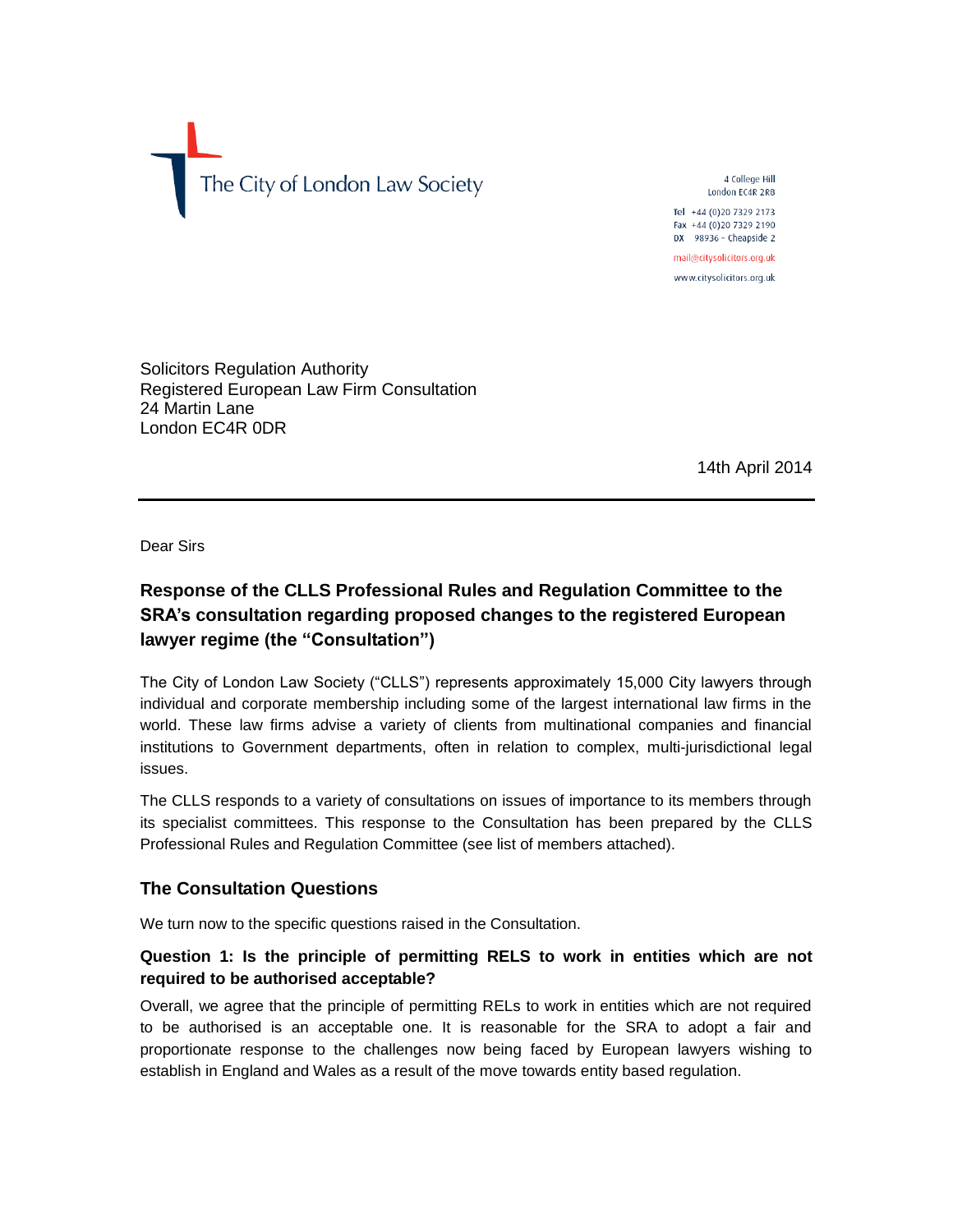However, this is all the more understandable in so far as we consider lawyers "who have established in England and Wales purely with the intention of practising their home state and European law." It is clearly anomalous (and disproportionate) for the entity in which such RELs are engaged, to be subject to the full panoply of SRA regulation, which is otherwise the result of the operation of Rule 2.1 (*practice from an office in England and Wales*) of the Practice Framework Rules as presently drafted.

We do question, however, if it really in the best interests of consumers, to allow a European law firm to establish a non-regulated business which is permitted to practise (non-reserved) English law services in competition with authorised businesses in England and Wales. We also note that the exclusion in new rule 2.1(f) only relates to reserved work and not all "solicitor-like" activities (Chapter 12 of the Code); and we question what level of consideration (if any) has been given to the potential impact (i.e. the increased competition) on authorised firms in this regard. The conditions set out in 2.1 (f) go some way towards mitigating both of these concerns.

We do acknowledge that as other professionals or businesses are able to carry on these "solicitor-like" activities in England and Wales without needing to be authorised, provided that they don't employ any E&W solicitors to do so (rule 1.1 of the Practice Framework Rules – which we assume is not going to have a consequential amendment to permit Exempt European Practices ("EEPs") to employ solicitors), there is an argument that EEPs should have similar rights.

We wish to raise two points with regard to the definition of 'Exempt European Practice':

Firstly, we note that only two forms of structure are provided for: (i) a body incorporated in an Establishment Directive state and (ii) a partnership with legal identity formed under the law of such a state. We query whether there might be European partnerships with no separate legal identity which could be included here? If not, is this a deliberate omission on the SRA's part?

Secondly, the definition ends with the following: "whose ultimate beneficial owners do not include any lawyers of England and Wales." It is not clear to us why England and Wales qualified lawyers are excluded from beneficial ownership provided they are not controllers in the EEP. We expect that the wording may be included as an anti-avoidance type provision to stop England & Wales solicitors setting up such a practice in partnership with RELs to avoid the need to become authorised to conduct an English law practice. However, we feel that the position of dually qualified European lawyers has not been considered if the SRA is indeed minded to keep the currently drafted exclusion. In such an instance, we consider that dually qualified lawyers should be able to have beneficial ownership provided that they do not also practise as an E&W solicitor through the EEP.

### **Question 2: Is there a better way of achieving the same result, other than creating a new form of entity – the Exempt European Practice?**

An alternative would be to overhaul the Practice Framework Rules to clarify in simple terms what forms of practice are permissible and what are not. The current Rules are unwieldy, complex and difficult to understand, and require reference to definitions and other terms not contained in the Rules. However, remaining within the scope of this consultation and subject to our substantive comments raise elsewhere, the SRA's proposal seems simple and comprehensible.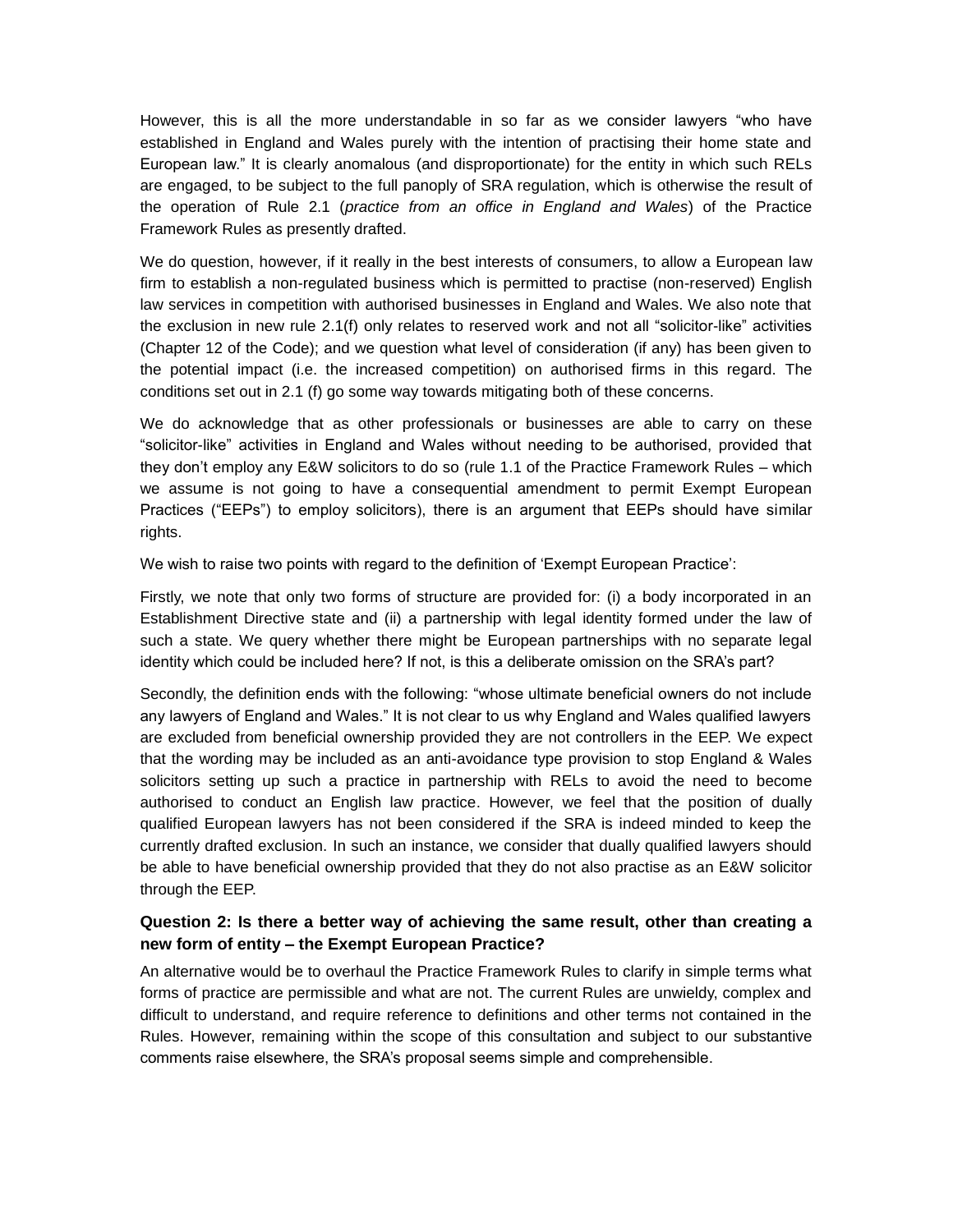**Question 3: Are there forms of European practice that should be permitted but which are not covered by the proposed definition of Exempt European Practice? (NB. This is not intended to give flexibility to any entity to become an Exempt European Practice, which is a permitted structure for Establishment Directive lawyers in their home members states).**

As stated above, we have raised the question as to whether there are European partnerships with no separate legal identity which should be similarly permitted.

## **Question 4: Which elements of the SRA Code of Conduct 2011, if any, can be disregarded as applicable only to entities rather than individuals and which elements of it should therefore not apply to RELs in Exempt European Practices?**

Our view is that that is sometimes unclear and it would be quite an extensive exercise to extract the obligations which apply only to entities from those which apply to individuals. If this is to be done for EEPs it should also apply to all authorised bodies and individuals. By way of example, the SRA Principles apply both to the running of the business as well as the individuals' carrying out of their role in the firm in relation to the management of the business (Principle 8) and equal opportunity and respect for diversity (Principle 9). However, whilst many of the outcomes of chapter 7 (Management of the Business) appear to apply to the entity it is very clear (even explicitly in the preamble) that everyone has a role to play in this, particularly senior management. This is an area which requires further reflection and is perhaps best addressed by the SRA.

### **Question 5: Have we achieved the right balance in terms of the rights and obligations that would apply both to Exempt European Practices and the RELs working in them?**

Please refer to our comments in Question 1.

### **Question 6: Is this new regime sufficiently clear for consumers, and, if not, what more could we do to ensure that suitable protections exist?**

Again, subject to our comments elsewhere, the notification requirements set forth in part (iv) of the consultation seem sensible and adequate to protect the consumer, and proportionate to the risks.

Yours faithfully

RAYMOND COHEN LINKLATERS LLP On behalf of the Professional Rules & Regulation Committee

### © CITY OF LONDON LAW SOCIETY 2014

All rights reserved. This paper has been prepared as part of a consultation process. Its contents should not be taken as legal advice in relation to a particular situation or transaction.